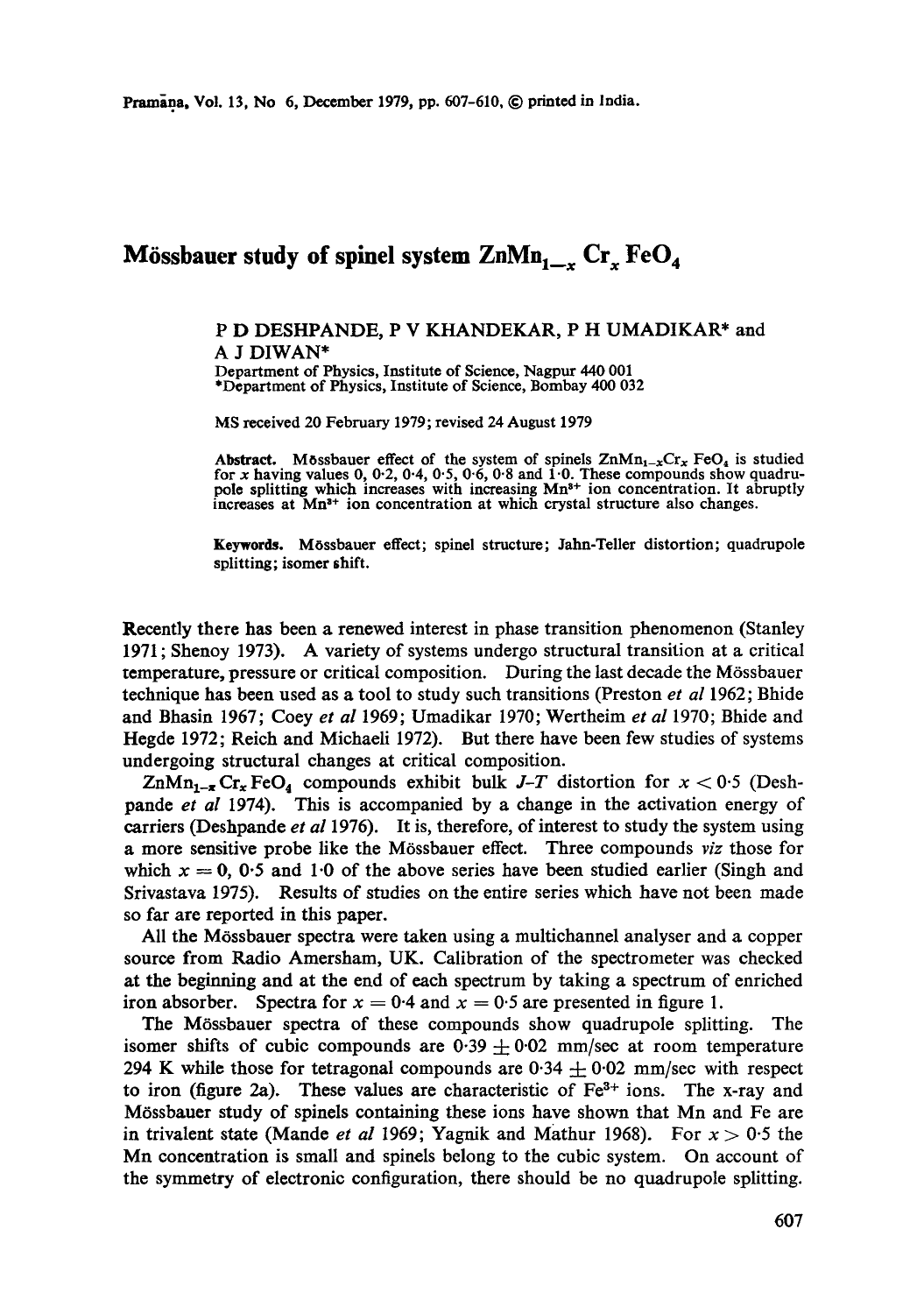

**Figure 1.** Mössbauer spectra for  $x=0.4$  and  $x=0.5$  of the system  $\text{ZnMn}_{1-x}$  Cr<sub>x</sub>FeO<sub>4</sub>.



Figure 2 a. Isomer shift  $\delta$  versus x at room temperature (294 K). b. Average unit cell dimension versus x at room temperature (294 K). c. Quadrupole splitting  $\Delta E$ versus  $x$  at room temperature (294 K).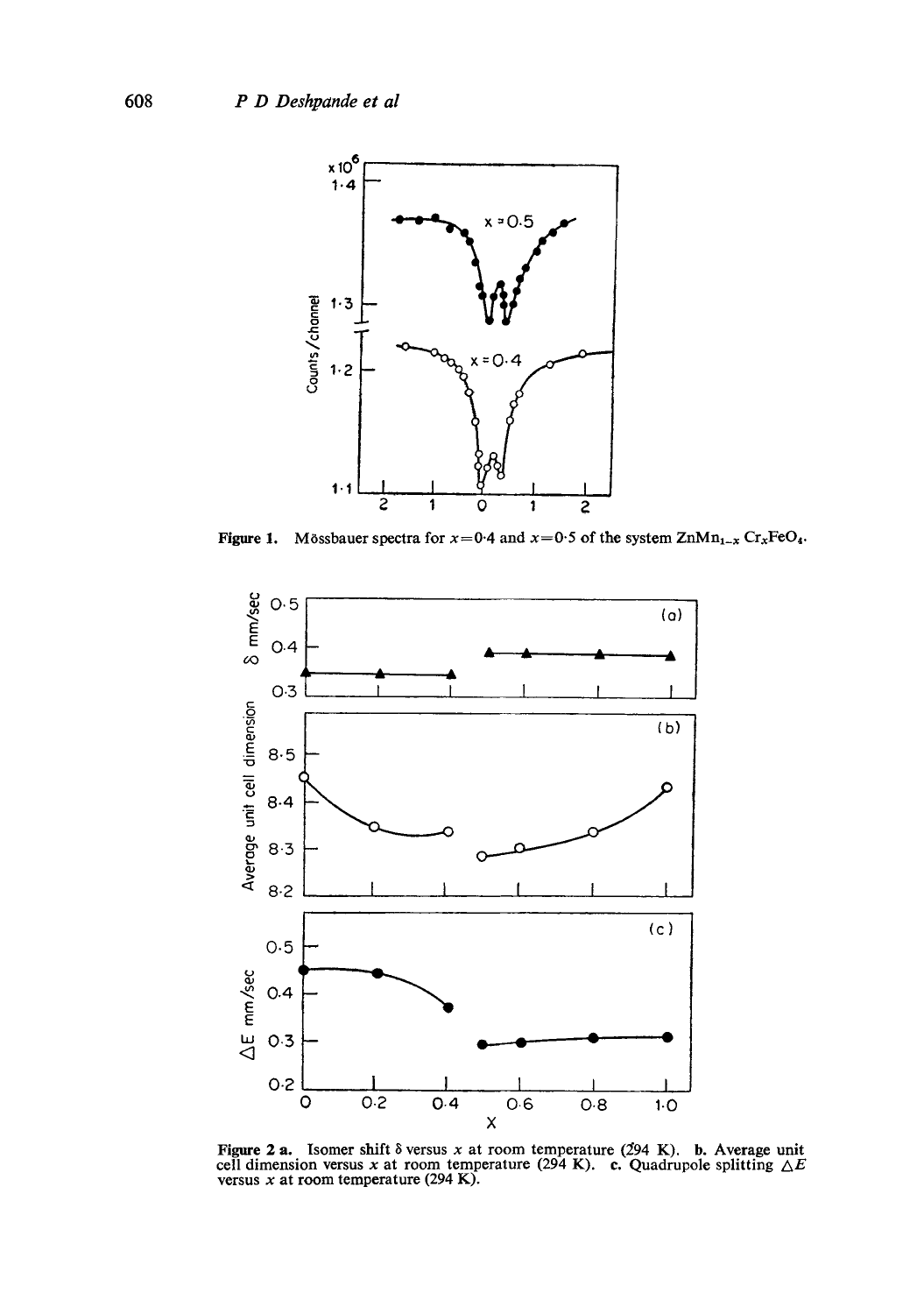| x   | Symmetry   | Lattice parameters in $\Lambda$ |          | Distortion          |
|-----|------------|---------------------------------|----------|---------------------|
|     |            | a                               | с        | $\frac{c}{-1}$<br>a |
| 0   | Tetragonal | $8 - 30$                        | 8.73     | 0.052               |
| 0.2 | Tetragonal | $8 - 33$                        | 8.39     | 0.007               |
| 0.4 | Tetragonal | $8 - 33$                        | 8.36     | 0.003               |
| 0.5 | Cubic      | $8 - 29$                        | 8.29     | 0.000               |
| 0.6 | Cubic      | 8.31                            | $8 - 31$ | 0.000               |
| 0.8 | Cubic      | 8.35                            | 8.35     | 0.000               |
| 1·0 | Cubic      | $8 - 44$                        | 8.44     | 0.000               |

Table 1. Lattice parameters of  $\text{ZnMn}_{1-x}$  Cr<sub>x</sub> FeO<sub>4</sub>.

However, the Mössbauer effect data show  $\Delta E$  values grouped around 0.33  $\pm$ 0-02 mm/see at room temperature (294 K). It is apparent that this quadrupole splitting stems from the trigonal field as  $Fe<sup>3+</sup>$  is spherically symmetric.

The x-ray diffraction patterns of the compounds of the series recorded on 114. 6 mm (diameter) Debye-Scherrer camera using filtered copper radiation, showed a single phase of spinel structure. Lattice parameters calculated using the x-ray data are given in table 1.

The replacement of  $Mn^{3+}$  ions by  $Cr^{3+}$  ions reduces the distortion of unit cell and at  $x = 0.5$  i.e. when one of the octahedral (B) sites is equally shared by  $Mn^{3+}$  (3d<sup>4</sup>) and  $Cr<sup>3+</sup>$  ions, the distortion disappears. The average unit cell dimension versus x shows a break when  $x = 0.5$  (figure 2b) at which the crystal symmetry changes from tetragonal to cubic (Deshpande *et al* 1974). It is well known that  $Mn^{3+}$  (3*d*<sup>4</sup>) ion at B site in a spinel structure causes a co-operative distortion (Jahn-Teller 1937). The fact, that  $Mn^{3+}$  ions occupying more than a critical fraction (f) of B sites in a spinel structure produces distortion, has been well established (O'Keeffe 1961; Irani *et al* 1960). The critical fraction f depends on the nature of ions in the neighbourhood of  $Mn^{3+}$  ions at B sites (Goodenough 1966).

The distortion of  $Mn^{3+} - O^{2-}$  octahedra affects the Fe<sup>3+</sup> -  $O^{2-}$  octahedra which is reflected in the quadrupole splitting. It can be seen (figure 2c) that the quadrupole splitting increases abruptly at  $x = 0.5$  when  $f > 0.25$ . The splitting increases as the tetragonality of the cell increases. Our values of quadrupole splitting are in general lower than those for the three compounds in this series reported earlier (Singh and Srivastava 1975). Our  $\Delta E$  value of  $\text{Zn}(MnFe)O_4$  is also slightly lower than those obtained by Yagnik and Mathur (1968) ( $\triangle E = 0.5$  mm/sec) and by Singh and Srivastava (1975) ( $\triangle E = 0.52$  mm/sec).

The spinels of this series in the range  $x = 0.4$  to  $x = 0.5$  are being studied to determine the composition at which the structural change takes place.

## **References**

Bhide V G and Bhasin H C 1967 *Phys. Rev.* 159 586

Bhide V G and Hegde M S 1972 *Phys. Rev.* B5 3488

Coey J M D, Sawatzky G A and Morrish A M 1969 *Phys. Rev.* 184 334

Deshpande P D, Kulkarni D K and Khandekar P V 1974 Curr. Sci. 43 474

Deshpande P D, Kesare H G and Khandekar P V 1976 *Proc. Nucl. Phys. Solid State Phys. Symp.*  C19 20